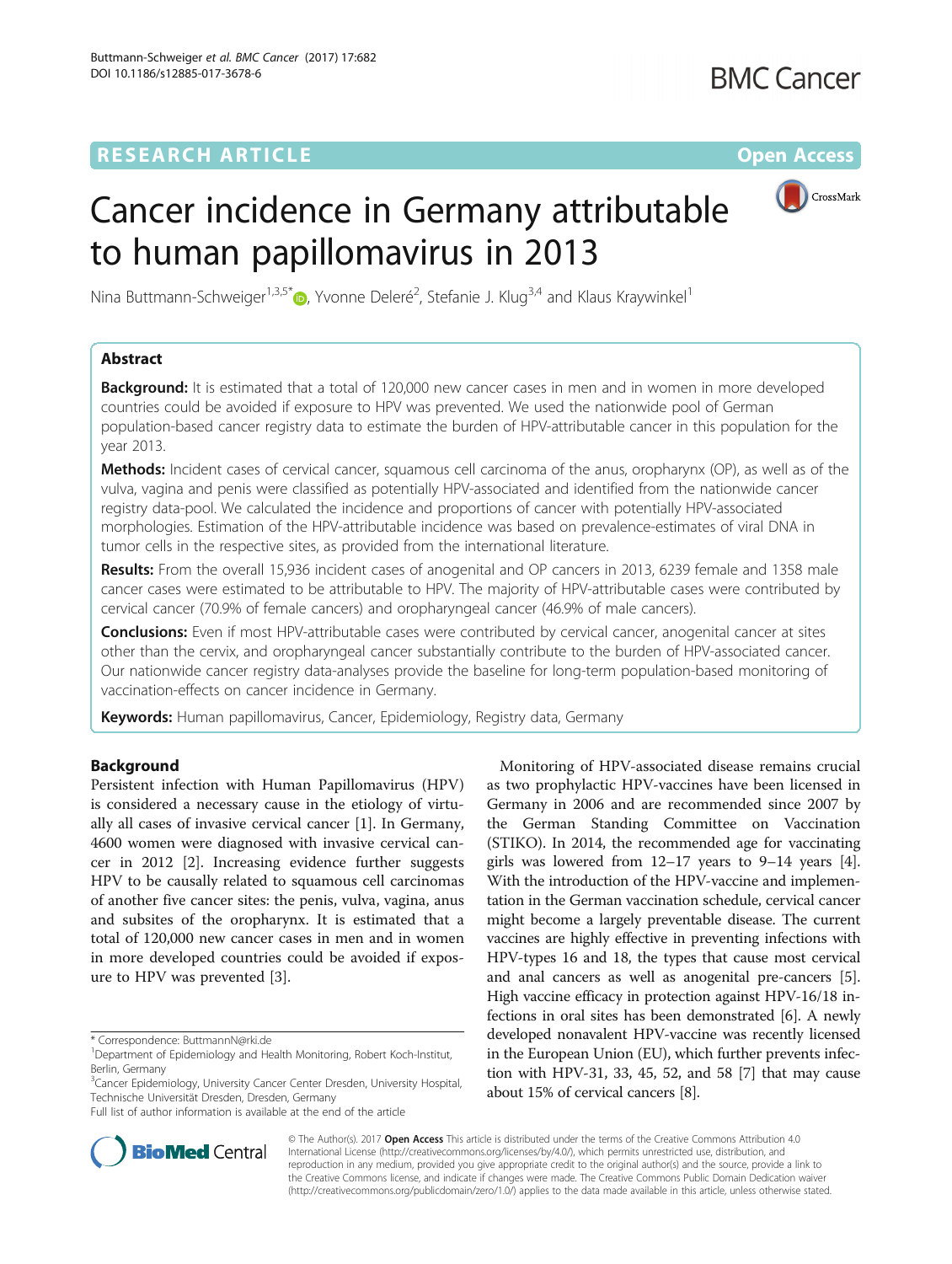<span id="page-1-0"></span>We used the nationwide pool of German populationbased cancer registry data to assess the baseline incidence of HPV-associated cancer in our population for the year 2013, yet before quantifiable effects from HPVvaccination on cancer incidence can be anticipated. Thus, our analyses provide the basis for a continuous monitoring of the effects of HPV-vaccination on cancer incidence at the population-level. This also applies to HPV-associated cancer in men, as a positive effect from vaccinating girls on HPV-related outcomes in men is expected [[9\]](#page-6-0). Potential future discussions on vaccinating boys against HPV might be triggered by the findings of this study.

#### Methods

## Classification of potentially HPV-associated cancer and estimation of the HPV-attributable fraction

Cases of cervical cancer with epithelial, squamous cell, basal and transitional cell origin, adenocarcinomas and cystic carcinomas as well as mixed tumors; squamous carcinoma of the anus and oropharynx, the vulva, vagina and penis were classified as potentially HPV-associated carcinoma (Table 1). The International Agency for Research on Cancer (IARC) established a causal role for human papillomavirus in a subset of these carcinoma, defining HPV-associated sites [[10\]](#page-6-0).

Pathophysiological knowledge and epidemiologic evidence strongly suggest that the presence of HPVinfection in tumor material is sufficient to infer that HPV-infection caused the cancer. Estimation of the population attributable fraction (PAF) due to HPV was therefore based on the prevalence of viral DNA in squamous cell carcinoma (SCC) cells in the respective sites, as provided from the international literature, preferably from most recent metaanalyses and large tissue sample studies [\[1](#page-6-0), [11](#page-6-0)–[15](#page-6-0)]. From the vaginal, penile and anal cancer studies, the HPV-DNA prevalence in European invasive SCC was chosen to derive the HPVattributional fractions [\[12](#page-6-0)–[14\]](#page-6-0). In oropharyngeal cancer,

the HPV-attributional fraction was more specifically derived from the prevalence of the combination of HPV-DNA positivity, mRNA positivity or positivity for a cell surrogate marker of HPV-induced carcinogenic transformation (p16<sup>INK4a</sup> overexpression) - a validated and widely used HPV-detection algorithm [\[16](#page-7-0)]. The oropharynx included the base of tongue, lingual tonsil, overlapping lesions of tongue, tongue not otherwise specified, soft palate, uvula, overlapping lesions of palate and palate not otherwise specified, the tonsils, oropharynx, and other ill-defined sites in lip, oral cavity and pharynx including Waldeyer ring. For the HPV-attributable fraction in vulvar SCC, we used the crude European HPVprevalence from HPV-DNA positive/p16<sup>INK4a</sup> overexpressive keratinizing or warty-basaloid vulvar SCC [\[11](#page-6-0)].

Namely, all cases of cervical cancer and 88–90% of anal carcinoma with HPV-associated morphologies were considered HPV-attributable. An HPV-attributable proportion of 32% was assumed in penile cancer with HPV-associated morphologies, whereas 81% of vaginal, 18% of vulvar, and 16% of OP cancer with potentially HPV-associated morphologies were considered HPVattributable (Table [2\)](#page-2-0).

## Monitoring of HPV-associated morphology in cancer registry data

Population-based cancer registration in Germany is organized by the 16 federal states, six of them merged to a joint registry for East Germany (including Berlin). Continuous registration has commenced in 1970 in the Saarland, but nationwide coverage has not been reached before 2009, when the population-based cancer registry of Baden-Württemberg was implemented. According to our current nationwide estimation, the degree of cancer registration across Germany is high, and 96% (463,611 cases) of the estimated 482,473 new cancer cases in 2013 have actually been recorded in the registries (data not shown). For our analyses, we retrieved incident cases of cervical cancer, penile cancer, vulvar cancer, vaginal

| Site                                            | ICD-O-3 topography code                                             | Potentially HPV-associated morphology                                                                                                           | ICD-O-3-codes<br>8010-8671, 8940-8941 |  |
|-------------------------------------------------|---------------------------------------------------------------------|-------------------------------------------------------------------------------------------------------------------------------------------------|---------------------------------------|--|
| Cervix                                          | C53                                                                 | All carcinoma (except for melanoma,<br>mesothelioma, Kaposi sarcoma, lymphoma,<br>leukemia and other myeloproliferative<br>malignant disorders) |                                       |  |
| Penis                                           | C60                                                                 | Squamous cell carcinoma (SCC)                                                                                                                   | 8050-8084                             |  |
| Vulva                                           | C51                                                                 | <b>SCC</b>                                                                                                                                      | 8050-8084                             |  |
| Vagina                                          | C52                                                                 | <b>SCC</b>                                                                                                                                      | 8050-8084                             |  |
| Anus                                            | C21 (incl. C20 with ICD-O-3 8050-8084,<br>8120-8131)                | <b>SCC</b>                                                                                                                                      | 8050-8084                             |  |
| Oropharynx, incl. base of tonque<br>and tonsils | C01, C02.4-02.9, C05.1-05.9, C09.0-09.9,<br>C10.0-10.9, C14.0-C14.8 | <b>SCC</b>                                                                                                                                      | 8050-8084                             |  |

Table 1 HPV-associated cancer sites and morphologic specification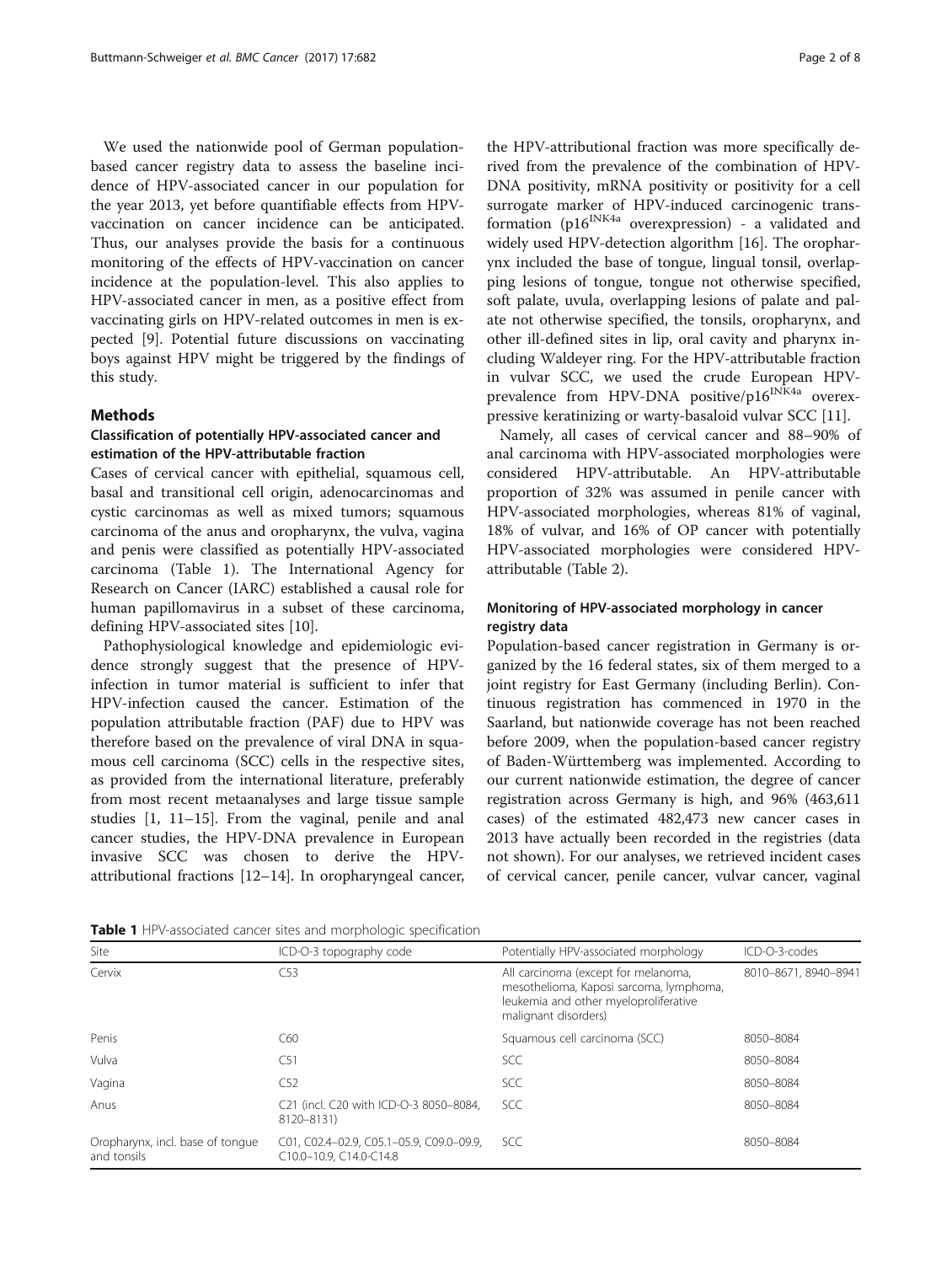| Cancer site                               | Incident cases<br>independent of<br>morphology | Incident cases of<br>HPV-associated<br>morphology | (Proportion<br>estimated) <sup>a</sup> | HPV-attributable<br>fraction PAF | Reference | <b>Estimated HPV-</b><br>attributable<br>incident cases | (Proportion of overall<br>anogenital and<br>oropharyngeal cancer) |  |
|-------------------------------------------|------------------------------------------------|---------------------------------------------------|----------------------------------------|----------------------------------|-----------|---------------------------------------------------------|-------------------------------------------------------------------|--|
| Cervix                                    | 4458                                           | 4422                                              | $(7.1\%)$                              | 100%                             | $[1]$     | 4422                                                    | (70.9%)                                                           |  |
| Vulva                                     | 3015                                           | 2596                                              | $(4.0\%)$                              | 18%                              | [11]      | 467                                                     | (7.5%)                                                            |  |
| Vagina                                    | 386                                            | 275                                               | $(9.6\%)$                              | 81%                              | $[13]$    | 223                                                     | $(3.6\%)$                                                         |  |
| Female anus                               | 1142                                           | 1030                                              | $(5.0\%)$                              | 90%                              | $[14]$    | 927                                                     | $(14.9\%)$                                                        |  |
| Female oropharynx                         | 1371                                           | 1249                                              | $(7.5\%)$                              | 16%                              | $[15]$    | 200                                                     | $(3.2\%)$                                                         |  |
| Female overall anogenital &<br>oropharynx | 10,372                                         | 9573                                              | $(6.1\%)$                              |                                  |           | 6239                                                    | $(100\%)$                                                         |  |
| Penis                                     | 757                                            | 704                                               | $(6.3\%)$                              | 32%                              | $[12]$    | 225                                                     | $(16.6\%)$                                                        |  |
| Male anus                                 | 653                                            | 564                                               | $(3.9\%)$                              | 88%                              | $[14]$    | 496                                                     | (36.5%)                                                           |  |
| Male oropharynx                           | 4154                                           | 3978                                              | $(5.8\%)$                              | 16%                              | $[15]$    | 636                                                     | $(46.9\%)$                                                        |  |
| Male overall anogenital &<br>oropharynx   | 5564                                           | 5246                                              | $(5.7\%)$                              |                                  |           | 1358                                                    | $(100\%)$                                                         |  |

<span id="page-2-0"></span>Table 2 Incident anogenital and oropharyngeal cancer cases and estimation of HPV-attributable cancer in Germany, 2013

a proportion of estimated cases with HPV-associated morphology that were not coded as such, but redistributed from cases of not otherwise specified morphology

cancer, anal cancer, and oropharyngeal cancer from the nationwide data pool for 2013. Site, behavior and histology are coded according to the International Classification of Diseases for Oncology (ICD-O-3).

For the purpose of monitoring, we provide the number of newly diagnosed cases, proportions and rates of cancer with potentially HPV-associated morphologies. Morphology codes of potential HPV-association are shown in Table [1.](#page-1-0) To correct for missing information on further morphologic specification of cancer cases (ICD-O-3 group 800: neoplasms, not otherwise specified), we redistributed these cases according to the distribution of morphology codes among those cases with further specified morphology (by site, gender and 5-year-age-group), assuming the information on morphology was 'missing at random'. Cases notified from death certificate only (DCO) represented the majority of morphologically not otherwise specified cases.

Incidence rates from 2013 were age-standardized to the old European standard population (ASIR). 95% confidence intervals of ASIR were calculated using the binomial approximation according to the recommendation of IARC [\[17\]](#page-7-0). Calculation of the 95% confidence intervals of crude age-specific rates was based on a Poissondistribution of the cases.

## Results

In 2013, 5564 male incident cases and 10,372 female incident cases of invasive anogenital and oropharyngeal cancers were registered in Germany. Overall 9573 incident female cancer cases with potential HPV-associated site and morphology were extracted from the pooled data. Amongst them were 6239 incident cases considered to be attributable to HPV; 4422 cervical cancers

(70.9% of all HPV-attributable female cancer cases), 927 anal cancers, 467 vulvar cancers, 223 vaginal cancers, and 200 oropharyngeal cancers. Among the 5246 incident male cancer cases with potential HPV-associated site and morphology, 1358 cases were attributed to HPV. Oropharyngeal cancer constituted the largest group (636 cases; 46.9% of all HPV-attributable male cancer cases) followed by anal cancer (496 cases) and penile cancer (225 cases). Table 2 provides the sitespecific results and illustrates our calculations: for vaginal cancer, 386 incident cases were registered in 2013, of which 275 cases were of HPV-associated morphology. A proportion of 9.6% (26 cases) of the 275 cases with HPV-associated morphology were not coded as such, but redistributed from cases morphologically not otherwise specified. Applying the assumed PAF of 81% [\[13](#page-6-0)], 223 vaginal cancer cases were finally considered attributable to HPV.

Overall, a proportion of 1.6% of an estimated 482,473 new cancer cases in Germany in 2013 was considered HPV-attributable. The number of 9573 female cancer cases and 5246 male cancer cases with potential HPVassociated site and morphology assessed corresponds to approximately 3.1% (male: 2.1%; female: 4.2%) of the overall cancer burden in Germany in the same year. The proportion of incident cases with potentially HPVassociated morphology that were redistributed from cases morphologically not otherwise specified ranged between 3.9% (male anus) and 9.6% (vagina).

The most common cancers in the female and male population were cervical cancer in women and oropharyngeal cancer in men. Non-cervical anogenital cancer with HPV-associated morphology were rare in the German population. Anal cancer with an HPV-associated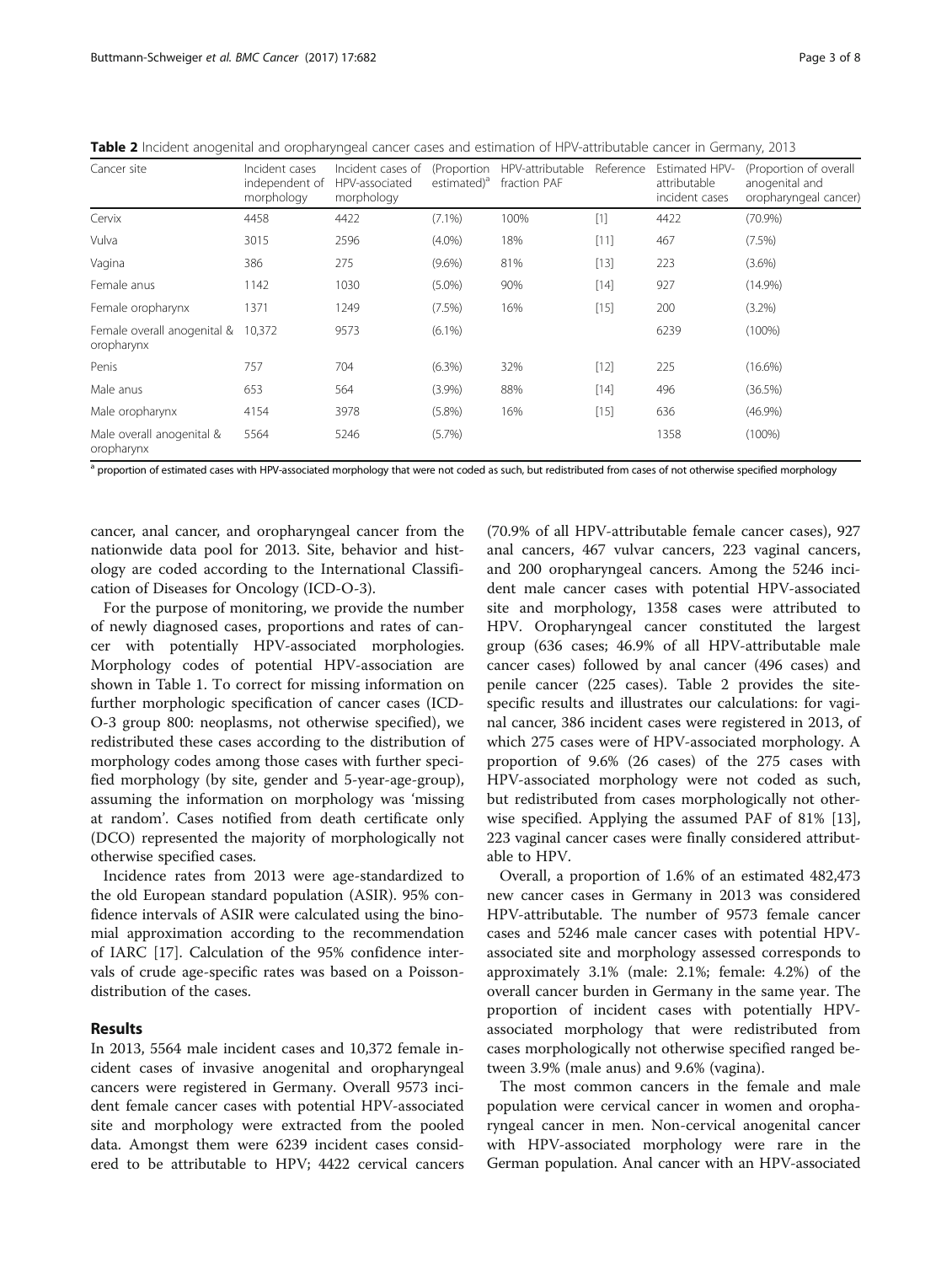morphology was however more common in women than in men (Table 3).

The age-distribution largely differed by site (Fig. [1a](#page-4-0) and [b\)](#page-4-0). The largest proportion of patients diagnosed below the age of 50 years was seen among cervical cancer cases (42.9%). Almost half of all anal cancer cases and female oropharyngeal cancer patients were 50– 64 years of age (39.6% of female anal cancer patients, 41.2% of male anal cancer patients, and 47.0% of female oropharyngeal cancer patients respectively). Penile, vulvar and vaginal cancer patients were comparably older at diagnosis. The age distribution of male oropharyngeal cancer patients closely resembled the one of female oropharyngeal cancer patients (Fig. [1b](#page-4-0)): 9.1% of men were younger than 50 years (in females: 9.3%), 53.5% were aged 50 to 64 years (in females: 47.0%), 33.7% were aged 65 years to 79 years (in females 34.5%) and 3.7% were 80 years or older (in females: 9.4%).

Correspondingly, crude incidence rates (IR) of cervical cancer were highest in the age groups of 35–49 years and 50–64 years (16.5 per 100,000 and 14.8 per 100,000, respectively) and hereafter declined (Table [4](#page-4-0)). IR of vulvar, vaginal, anal, and penile cancer increased with increasing age. For oropharyngeal cancer, incidence rates peaked at ages 50–64 years both in men (IR: 24.8 per 100,000) and in women (IR: 6.7 per 100,000) and hereafter declined (Table [4\)](#page-4-0).

#### Discussion

Overall, the 6239 incident female HPV-attributable cancer cases and 1358 incident male HPV-attributable cancer cases relate to approximately 1.6% HPV-attributable incident cancer cases of the 482,473 new cancer cases in Germany in the same year.

Similar estimates have been reported in other populations of the western world [[18, 19](#page-7-0)]. Despite methodological differences in selection of HPV-prevalence

Table 3 Age-standardized incidence rate (ASIR) of cancer in men and women with HPV-associated morphology, Germany 2013

|                    | Men         |             | Women       |               |
|--------------------|-------------|-------------|-------------|---------------|
|                    | <b>ASIR</b> | 95% CI      | <b>ASIR</b> | 95% CI        |
| Overall anogenital | 2.3         | $2.2 - 2.4$ | 14.8        | $14.4 - 15.1$ |
| Cervix             |             |             | 8.9         | $8.6 - 9.2$   |
| Penis              | 1.2         | $1.1 - 1.3$ |             |               |
| Vulva              |             |             | 3.7         | $3.6 - 3.9$   |
| Vagina             |             |             | 0.4         | $0.3 - 0.4$   |
| Anus               | 1.1         | $1.0 - 1.2$ | 1.7         | $1.6 - 1.8$   |
| Oropharynx         | 7.6         | $7.4 - 7.9$ | 2.2         | $2.0 - 2.3$   |

Age-standardized incidence rates (European standard population) and corresponding 95% confidence intervals (95%CI) per 100,000 population; HPV-associated morphology codes (ICD-O-3): 8010–8671, 8940–8941 (cervix), 8050–8084 (penis, vulva, vagina, anus, oropharynx)

estimates, different contribution of cancers related to other risk factors (such as tobacco smoking or alcohol consumption) on the overall and site specific cancer burden, and potentially different degrees of completeness of cancer registry data, our estimates are comparable with recent 2010 figures from the United Kingdom (UK) (1.6%) [\[18](#page-7-0)], Australia (1.5%) [\[19\]](#page-7-0), and the approximately 2.0% HPV-associated cancers in Europe, proposed in a recent synthesis on the global burden of infectionassociated cancer [\[3](#page-6-0)]. The latter was based on the GLOBOCAN-database provided by IARC, which provides incidence figures by cancer site and country, but not further specified by morphology. Hence, our more conservative approach of applying the HPV-attributable fractions on cases that were of potential HPV-associated morphology only, resulted in somewhat lower estimates of HPV-related disease burden compared to the European estimates provided by DeMartel et al. [\[3](#page-6-0)].

An aspect that limits precision of our results is introduced by using HPV-attributable fractions from the international literature and their application to our national incidence.

Population-based cancer registries neither collect information on HPV in tumor tissue nor on other individual risk factors such as smoking. Hence, the proportion of HPV-attributable cases, which were derived mostly from recent metaanalyses or large case series, might be over- or underestimated. As prevalence of HPV is likely to vary by country, age, gender (in case of oropharyngeal and anal cancer) and time, the actual HPV-prevalence among cancer cases in Germany might deviate from the prevalence estimates we presumed. In oropharyngeal cancer, previous studies from Germany that were included in a recent metaanalysis [[20\]](#page-7-0) and one recent German study based on a clinical sample reported higher HPV-prevalence as the European estimate of 16% provided by Castellsague et al. [[15](#page-6-0), [21](#page-7-0)]. Differences in methods of HPV-testing usually hamper precise comparisons of HPV-prevalence over time and study population – an important advantage of the highly standardized study protocol and the single-centre HPV-DNA detection and genotyping in the study by Castellsagué et al. The authors further describe an increasing proportion of HPV-positive oropharyngeal cancer cases over time (worldwide): only about 10% of oropharyngeal cancer cases diagnosed in the 1990s were HPV-DNA-positive and mRNA-positive/p16-positive. In oropharyngeal cancer cases diagnosed in 2010–2012, one third was HPV-DNA-positive and mRNA-positive/ p16-positive [[15\]](#page-6-0). It is not clear if HPV-prevalence in the German population is increasing, but recent data indirectly suggests that the observed increase of OP-SCC in the younger population in countries with declining smoking prevalence might be explained by increasing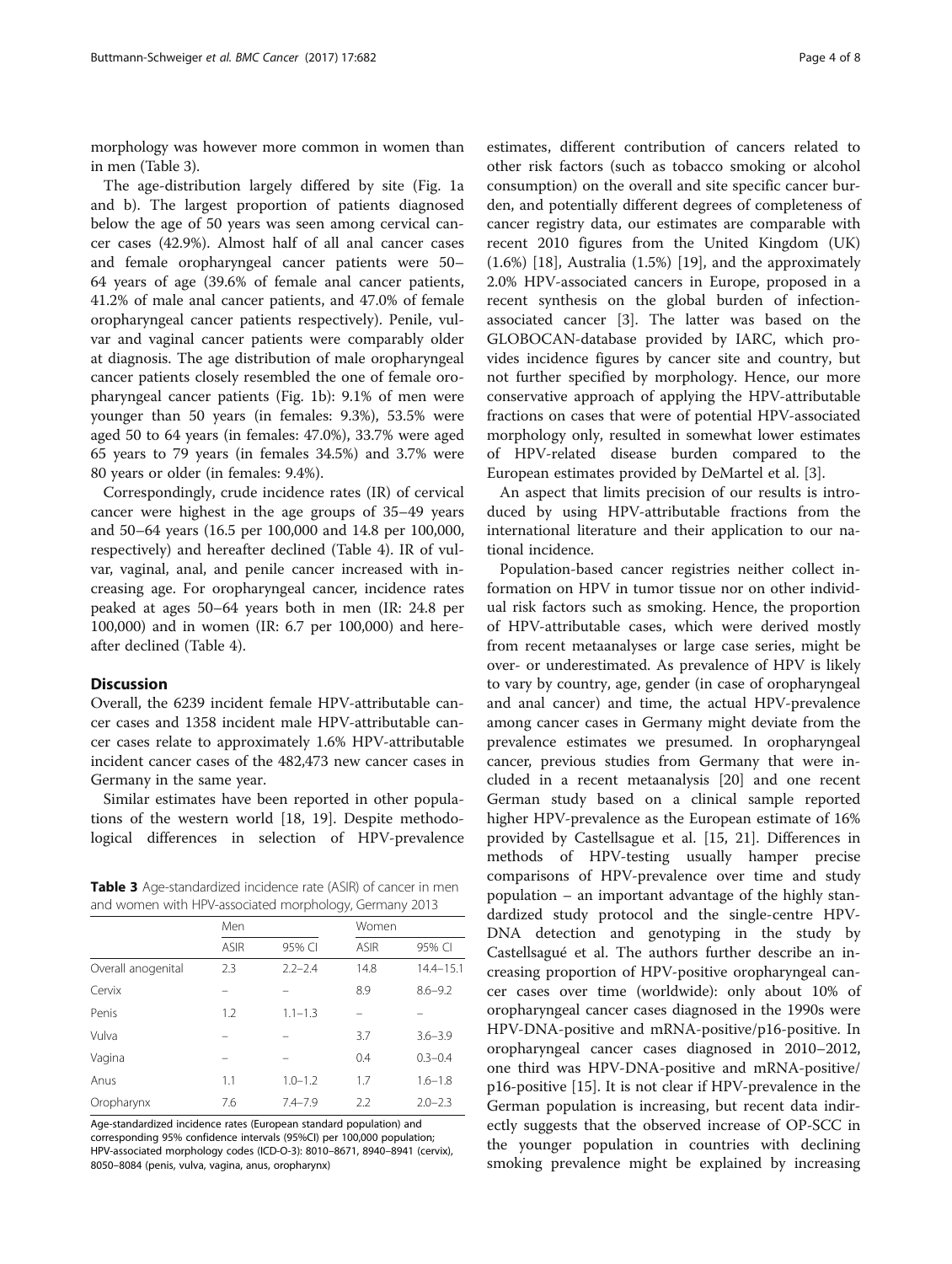<span id="page-4-0"></span>

Table 4 Age-specific incidence-rates (95% confidence intervals) of female and male cancer with HPV-associated morphology by age-groups, Germany 2013

|       |            | 35-49 years |               | $50-64$ years |                 |      | $65-79$ years |      | $\geq$ 80 years |  |
|-------|------------|-------------|---------------|---------------|-----------------|------|---------------|------|-----------------|--|
|       |            | <b>IR</b>   | 95% CI        | IR            | 95% CI          | IR   | 95% CI        | IR   | 95% CI          |  |
| Women | Cervix     | 16.5        | $15.6 - 17.4$ | 14.8          | $14.0 - 15.6$   | 12.4 | $11.6 - 13.3$ | 14.1 | $12.8 - 15.6$   |  |
|       | Vulva      | 3.3         | $2.9 - 3.7$   | 6.4           | $5.9 - 7.0$     | 15.0 | $14.1 - 16.0$ | 24.3 | $22.6 - 26.2$   |  |
|       | Vagina     | 0.2         | $0.1 - 0.3$   | 0.7           | $0.5 - 0.9$     | 1.7  | $1.4 - 2.1$   | 2.7  | $2.1 - 3.4$     |  |
|       | Anus       | 1.5         | $1.3 - 1.8$   | 4.7           | $4.2 - 5.2$     | 4.7  | $4.2 - 5.2$   | 5.8  | $4.9 - 6.7$     |  |
|       | Oropharynx | 1.3         | $1.1 - 1.5$   | 6.7           | $6.2 - 7.3$     | 6.4  | $5.8 - 7.1$   | 4.1  | $3.4 - 4.9$     |  |
| Men   | Penis      | 0.6         | $0.4 - 0.8$   | 2.2           | $1.9 - 2.5$     | 5.8  | $5.2 - 6.4$   | 8.8  | $7.3 - 10.4$    |  |
|       | Anus       | 1.1         | $0.9 - 1.4$   | 2.7           | $2.4 - 3.1$     | 2.9  | $2.5 - 3.4$   | 4.0  | $3.1 - 5.2$     |  |
|       | Oropharynx | 4.0         | $3.6 - 4.5$   | 24.8          | $23.8 - 25 - 9$ | 23.4 | $22.1 - 24.7$ | 10.0 | $8.5 - 11.8$    |  |

Age-specific incidence rates (IR) and corresponding 95% confidence intervals (95%CI) per 100,000 population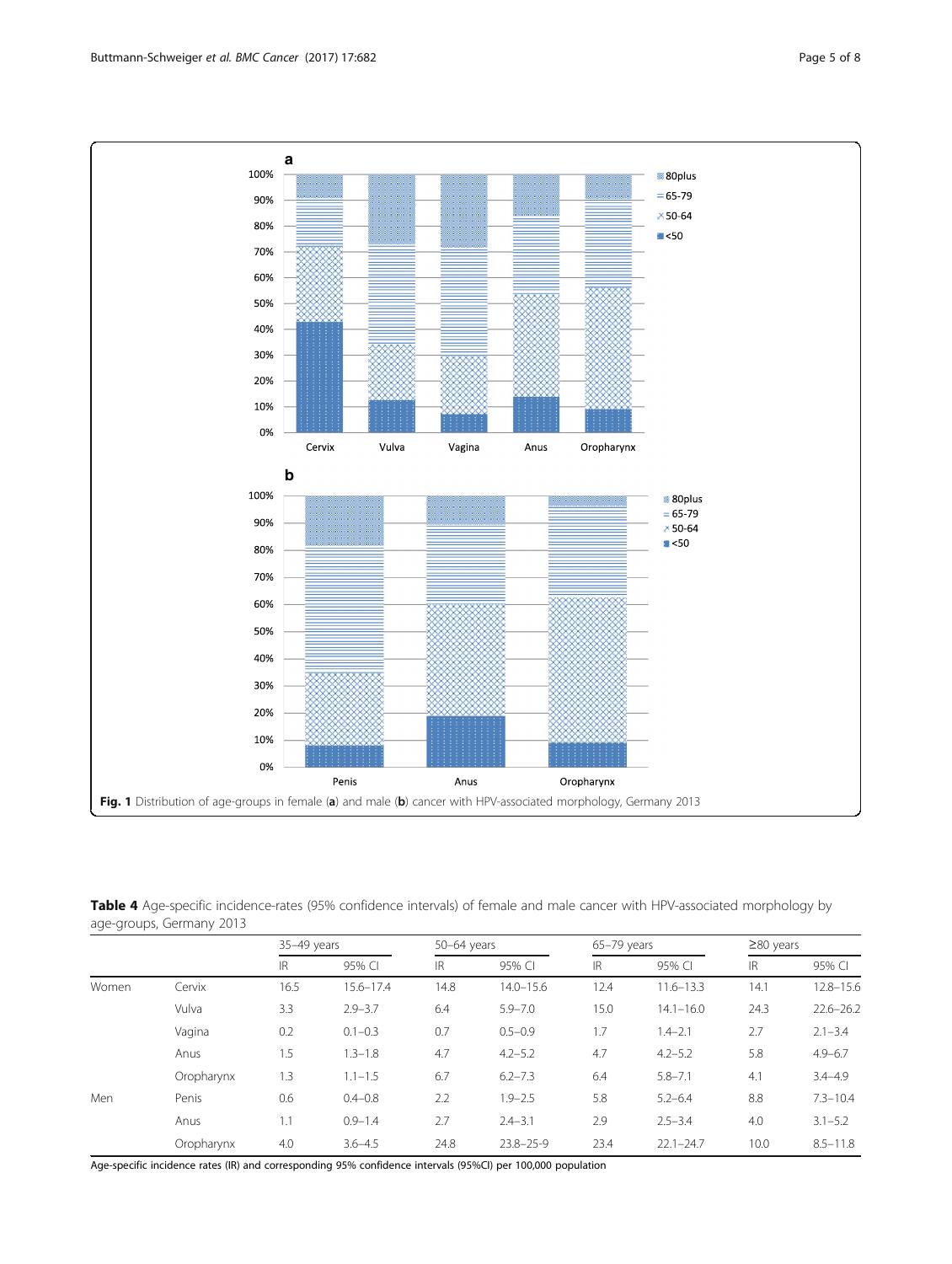HPV-prevalence [\[22](#page-7-0)–[24\]](#page-7-0). Given the changing epidemiology of HPV-positive oropharyngeal cancer over time, our numbers might underestimate the actual HPVattributable fraction. Rising HPV-prevalence may also partly explain the increasing trends in vulva cancer which we recently described for Germany [[25\]](#page-7-0).

The quality of epidemiological cancer registry data limits registry-based studies in general, and also needs to be considered in our study: An aspect of uncertainty is introduced by potentially incomplete registration of incident cases in some registries, leading to underestimation. However, nine German federal states had achieved sufficient data quality and completeness to be included in the IARC publication "Cancer in five continents (CI5)" for the years 2003–2007, which can be regarded as a reference for high quality registries [[26\]](#page-7-0). Since 2009, incident cancer cases are registered nationwide and quality has well improved. A comparison of the estimated nationwide incidence indicates that we might have also underestimated the incidence of anogenital and oropharyngeal cancer by up to 5%. The relatively high proportion of cases notified from death certificate only (DCO) (3–10% by cancer site considered in our analysis) similarly suggests certain underreporting in German cancer registries. Another source of bias was introduced by missing information on morphologically not otherwise specified cancer in some cases: overall, 6.1% of morphologically HPV-associated cases in women and 5.7% in men were estimated due to missing information on morphology (including DCO).

In recent studies of penile, anal, vaginal and vulvar cancer, the histological term "warty" or "basaloid/warty" carcinoma has been used to characterize HPV-associated carcinoma [[11](#page-6-0)–[14](#page-6-0)]. Only recently, this term was introduced in the updated World Health Organization (WHO)-classification of tumours of the penis, and a new code (8054/3) for this entity was suggested [\[27](#page-7-0)]. The former code for "not otherwise specified keratinizing squamous cell carcinoma (8071/3 keratinizing SCC, NOS)" was omitted. At present, the cancer registry data based on ICD-O-3 classification does not yet provide this specific information. This limitation also applies to the issue of monitoring time trends at the other anogenital sites. The PAF for basaloid/warty cancer would be much higher than the PAFs we applied (e.g. an attributable fraction of 57% in warty/basaloid vulvar SCC compared to 18% in all invasive vulvar cancer [\[11](#page-6-0)]), however applied to fewer cases with HPV-associated morphology. Further morphology-, age- and site-specific analyses of pathology records are in preparation to verify our literature-based assumption on the HPV-attributable proportions in SCC.

Due to missing information on site specific HPVprevalence in the general German population [[28\]](#page-7-0) our PAF-estimates are based upon HPV-prevalence in tumor tissue from international studies and therefore should be considered an approximation. Prevalence in tumor tissue might not necessarily be causally related to cancer development, especially if other risk factors are present. Tobacco-smoking constitutes another major risk factor for anogenital and oropharyngeal cancer, as well as immunodeficiency with HIV-positivity or immunosuppres-

It should be mentioned, that our estimates only take invasive tumors into account, while especially for the cervix, a large number of high-grade dysplastic lesions contribute to the HPV-related disease burden, demanding invasive treatment. Similar to other published estimates on HPV-related disease burden, we did not consider these cases in our analyses.

sion following organ transplantation [\[29](#page-7-0)–[32\]](#page-7-0).

HPV-associated anogenital cancer and oropharyngeal cancer substantially contribute to the burden of cancer. In the United States of America (US), cancer with HPVassociated site and morphology account for 2% of male cancer cases and 3.3% of female cancer cases [[33\]](#page-7-0). Our estimates of 5246 incident male cases and 9573 female cases relate to 2.1% and 4.2%, respectively. Moreover, in the Western world, the incidence in HPV-associated cancers in younger age-groups increases [\[22](#page-7-0), [25](#page-7-0), [34](#page-7-0)–[36](#page-7-0)]. Successfully implemented HPV-vaccinations programs should reverse these trends during the next decades.

For long-term monitoring of time trends (over 2–4 decades), a focus on cancer sites with high HPVattributable fractions in younger age-groups (35– 49 years) might be reasonable, though effects can first be expected to become observable in the more distant future: In Germany, HPV vaccination commenced in 2007 for 12–17 year old girls. As the oldest vaccinated women from the birth cohort of 1990 will not reach age 35 until 2023, it will be 2038 before the 35–49 age-group consists entirely of potentially vaccinated women.

The attributable fraction method may however not be suitable for monitoring time trends in the incidence of HPV-attributable cancers for sites with low attributional fractions, such as vulvar cancer and the oropharyngeal cancers group. Using vulvar cancer as an example, 18% of all vulvar cancers diagnosed in 2013 were attributed to HPV infection; 82% were attributed to other causes. If HPV vaccination decreases the incidence of HPVattributable vulvar cancer in future years, this will hardly become apparent in the overall estimates, and the effect of the vaccine especially in low-PAF cancers in absolute terms will be underestimated without regular monitoring of the prevalence of HPV DNA in cancer cells. A decreasing proportion of cancer with HPV-associated morphology at respective sites would be expected. The newly emerging clinical cancer registries in Germany (according to the Law on the Further Development of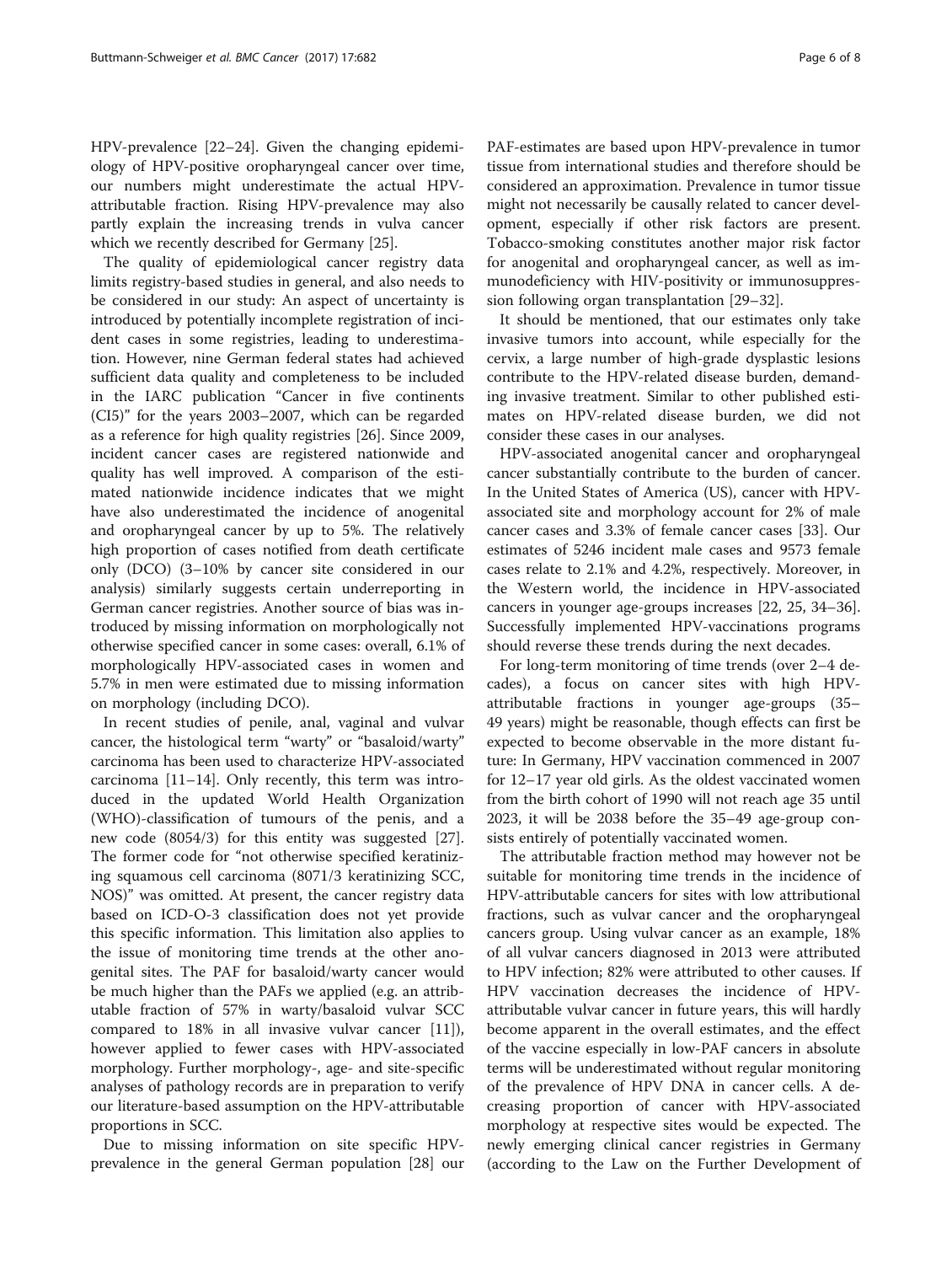<span id="page-6-0"></span>the Early Detection of Cancer and Quality Assurance Through Clinical Cancer Registries [\[37](#page-7-0)]) might provide another anchor for concomitant projects to continuously monitor the cancer incidence and HPV-prevalence in cancer for short and medium term effects from HPVvaccination in Germany in the near future.

## Conclusions

Our estimates of the cancer burden at HPV-related sites along with the HPV-attributable fractions provide a baseline assessment of the HPV-related cancer burden in Germany and contribute to future evaluation of longterm HPV-vaccination effects on the population level. With population-based clinical cancer-registration, future monitoring of HPV-associated cancer in Germany is feasible with more accuracy and precision than using global estimates.

#### Abbreviations

CI5: Cancer in five continents; DCO: Cancer cases notified from death certificate only; EU: European Union; HPV: Human papillomavirus; IARC: International Agency for Research on Cancer; ICD-O-3: International Classification of Diseases for Oncology; NOS: Not otherwise specified; OP: Oropharynx; PAF: Population attributable fraction; SCC: Squamous cell carcinoma; STIKO: German Standing Committee on Vaccination; UK: United Kingdom; US: United States of America; WHO: World Health Organization; ZfKD: German Centre for Cancer Registry Data at the Robert Koch Institute

#### Acknowledgements

We especially thank Hiltraud Kajüter, Claudia Lübbers and Sandy Fischer at the cancer registry of North Rhine-Westphalia for their support and we thank all population-based cancer registries in Germany for providing the comprehensive data sets. Included data were namely from the registries of Baden-Württemberg, Bavaria, Bremen, Hamburg, Lower Saxony, North Rhine-Westphalia, Rhineland-Palatinate, Schleswig-Holstein, Hesse, Saarland, and the Common Cancer Registry of the Federal States of Mecklenburg-Western Pomerania, Saxony, Saxony-Anhalt, Brandenburg, Berlin, and Thuringia.

#### Funding

This study did not receive any specific funding.

#### Availability of data and materials

Due to ethical restrictions, the dataset supporting the conclusions of this article may only be obtained from the German Centre for Cancer Registry Data (ZfKD) at the Robert Koch Institute by request. Researchers may submit an application form and a data user agreement to access the minimized anonymous dataset [\[38](#page-7-0)]. Details for acquiring the data are available at [www.krebsdaten.de](http://www.krebsdaten.de).

#### Authors' contributions

Conception and design: NBS, SJK, KK. Pooling of data: NBS. Analysis of data: NBS, KK. Interpretation of data: NBS, SJK, YD, KK. All authors contributed to manuscript draft and the revisions. All authors read and approved the final manuscript.

#### Ethics approval and consent to participate

Only anonymized data was used for analyses, therefore no informed consent, and no ethical approval was required.

#### Consent for publication

Not applicable.

#### Competing interests

The authors declare that they have no competing interests.

#### Publisher's Note

Springer Nature remains neutral with regard to jurisdictional claims in published maps and institutional affiliations.

#### Author details

<sup>1</sup>Department of Epidemiology and Health Monitoring, Robert Koch-Institut Berlin, Germany. <sup>2</sup>General practitioner, Rudower Str. 60, 12524 Berlin, Germany. <sup>3</sup> Cancer Epidemiology, University Cancer Center Dresden University Hospital, Technische Universität Dresden, Dresden, Germany. 4 Epidemiology, Department for Sport and Health Sciences, Technical University of Munich, Munich, Germany. <sup>5</sup>Robert Koch-Institut, Department of Epidemiology and Health Monitoring, German Centre for Cancer Registry Data, General Pape-Straße 62-68, 12101 Berlin, Germany.

#### Received: 28 December 2016 Accepted: 8 October 2017 Published online: 16 October 2017

#### References

- 1. Walboomers JM, Jacobs MV, Manos MM, Bosch FX, Kummer JA, Shah KV, Snijders PJ, Peto J, Meijer CJ, Munoz N. Human papillomavirus is a necessary cause of invasive cervical cancer worldwide. J Pathol. 1999;189(1):12–9.
- 2. German Centre for Cancer Registry Data. Cancer in Germany 2011/2012. 10th ed. Robert Koch Institute (ed.) and the Association of Population-based Cancer Registries in Germany (ed.). Berlin: Robert Koch Institute; 2016.
- 3. de Martel C, Ferlay J, Franceschi S, Vignat J, Bray F, Forman D, Plummer M. Global burden of cancers attributable to infections in 2008: a review and synthetic analysis. Lancet Oncol. 2012;13(6):607–15.
- STIKO. Neuerungen in den aktuellen Empfehlungen der Ständigen Impfkommission (STIKO) am RKI vom August 2014. Epid Bull. 2014;35:343–47
- 5. Villain P, Gonzalez P, Almonte M, Franceschi S, Dillner J, Anttila A, Park JY, De Vuyst H, Herrero R. European code against cancer 4th edition: infections and cancer. Cancer Epidemiol. 2015;39(Suppl 1):S120–38.
- 6. Beachler DC, Kreimer AR, Schiffman M, Herrero R, Wacholder S, Rodriguez AC, Lowy DR, Porras C, Schiller JT, Quint W, et al. Multisite HPV16/18 vaccine efficacy against cervical, anal, and oral HPV infection. J Natl Cancer Inst. 2016;108(1).
- 7. Joura EA, Giuliano AR, Iversen OE, Bouchard C, Mao C, Mehlsen J, Moreira ED, Jr., Ngan Y, Petersen LK, Lazcano-Ponce E et al: A 9-valent HPV vaccine against infection and intraepithelial neoplasia in women. N Engl J Med 2015;372(8):711–723.
- 8. Saraiya M, Unger ER, Thompson TD, Lynch CF, Hernandez BY, Lyu CW, Steinau M, Watson M, Wilkinson EJ, Hopenhayn C, et al. US assessment of HPV types in cancers: implications for current and 9-valent HPV vaccines. J Natl Cancer Inst. 2015;107(6):djv086.
- 9. Drolet M, Benard E, Boily MC, Ali H, Baandrup L, Bauer H, Beddows S, Brisson J, Brotherton JM, Cummings T, et al. Population-level impact and herd effects following human papillomavirus vaccination programmes: a systematic review and meta-analysis. Lancet Infect Dis. 2015;15(5):565–80.
- 10. IARC Monographs on the evaluation of carcinogenic risks to humans; v. 100B. Biological Agents. 2012.
- 11. de Sanjose S, Alemany L, Ordi J, Tous S, Alejo M, Bigby SM, Joura EA, Maldonado P, Laco J, Bravo IG, et al. Worldwide human papillomavirus genotype attribution in over 2000 cases of intraepithelial and invasive lesions of the vulva. Eur J Cancer. 2013;49(16):3450–61.
- 12. Alemany L, Cubilla A, Halec G, Kasamatsu E, Quiros B, Masferrer E, Tous S, Lloveras B, Hernandez-Suarez G, Lonsdale R, et al. Role of human papillomavirus in penile carcinomas worldwide. Eur Urol. 2016;69(5):953–61.
- 13. Alemany L, Saunier M, Tinoco L, Quiros B, Alvarado-Cabrero I, Alejo M, Joura EA, Maldonado P, Klaustermeier J, Salmeron J, et al. Large contribution of human papillomavirus in vaginal neoplastic lesions: a worldwide study in 597 samples. Eur J Cancer. 2014;50(16):2846–54.
- 14. Alemany L, Saunier M, Alvarado-Cabrero I, Quiros B, Salmeron J, Shin HR, Pirog EC, Guimera N, Hernandez-Suarez G, Felix A, et al. Human papillomavirus DNA prevalence and type distribution in anal carcinomas worldwide. Int J Cancer. 2015;136(1):98–107.
- 15. Castellsague X, Alemany L, Quer M, Halec G, Quiros B, Tous S, Clavero O, Alos L, Biegner T, Szafarowski T, et al. HPV Involvement in Head and Neck Cancers: Comprehensive Assessment of Biomarkers in 3680 Patients. J Natl Cancer Inst. 2016;108(6):djv403.